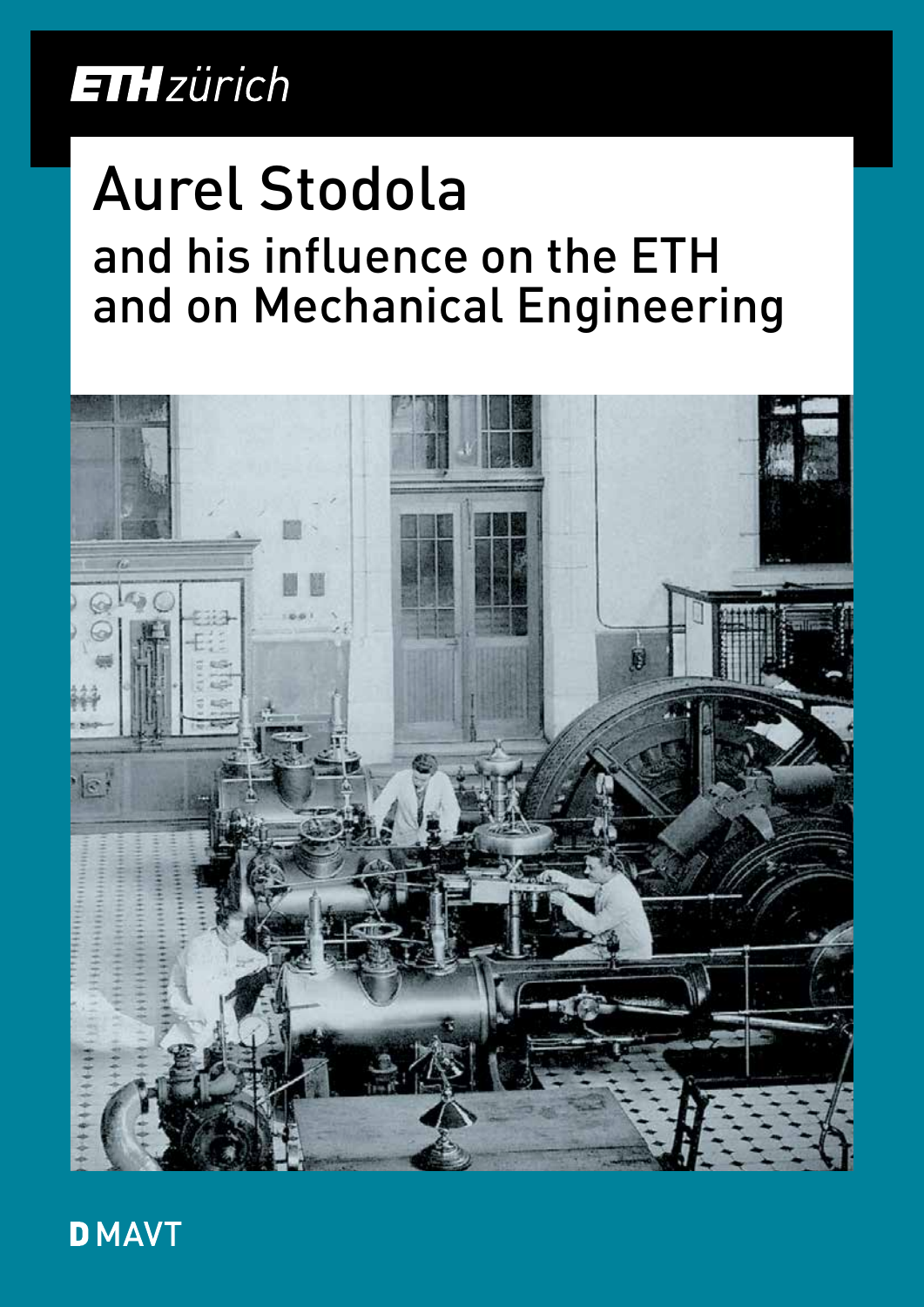

### **AUREL STODOLA**

**Aurel Stodola (1859 – 1942) was a professor of the department from 1892 to 1929 and a pioneer in the area of technical thermodynamics and its applications in gas and steam turbines. He has also been credited for developing world's first artificial limb, the socalled Stodola arm.**

#### **CORIGINS AND EDUCATION**

Aurel Stodola was born on May 10th, 1859 in St. Nikolaus in the Liptov Region of what was then Austria-Hungary. Today the town is known as Liptovsky Mikulas and is in Slovakia. Aurel Stodola was the gifted son of a leather tanner, who at the age of ten learnt German and subsequently attended the high schools in Leutschau (Levoca) and Kaschau (Kosice).

After successfully completing his high school diploma in 1876, he began his studies at the polytechnic university in Budapest. A scholarship gave him the opportunity to transfer to the Eidgenössische Polytechnicum, today known as the ETH, in Zurich. In 1881 he completed his degree in Mechanical Engineering with distinction in what is now the Department of Mechanical and Process Engineering. Two years later, in 1883, he designed a factory to produce leather goods, where for the first time the production machinery was powered by steam engines rather than by a waterwheel. After language courses in Paris and London Aurel Stodola began work in Prague.

#### **PROFESSORSHIP AT THE ETH**

In 1892 Stodola was appointed Professor of Machine Construction by the Polytechnikum in Zurich. He provided important stimuli in the further development of the curriculum and the construction of the first machine laboratory, which was opened in 1900. In 1903 his textbook 'Die Dampfturbine' (the Steam Turbine) was published. This was translated into several languages and formed a groundbreaking basis for the construction of thermal turbo-machinery.

In 1905, Stodola was awarded Swiss citizenship by the city of Zürich. He maintained friendly contact and exchanged letters with academics in Switzerland and abroad, including Albert Einstein among others. Parallel to his successful teaching career, Stodola acted as a consultant to several industrial concerns. He continually strove to reconcile theory and practice and to pass this knowledge on to his students.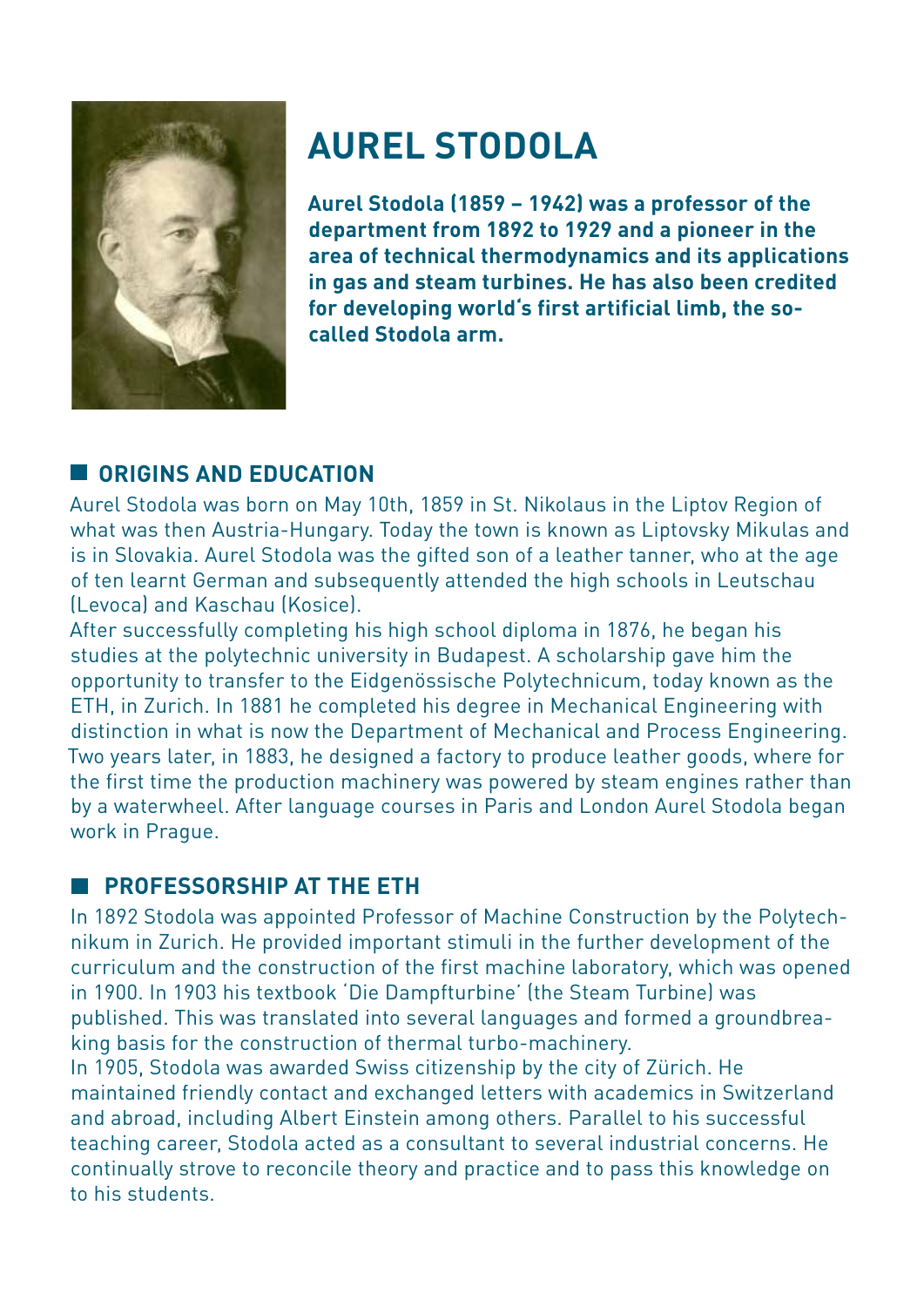In 1915, having seen the numerous people being injured and maimed in the First World War, Stodola focused on the development of a moveable artificial hand. In 1924 he endowed a foundation with the stated aim 'to promote the development of mechanical and electro-technical science in the ETH'. This foundation still exists today. During an industrial project in 1927, Stodola investigated temperature distribution and thermal stresses in the major components of a Holzwarth gas turbine and subsequently published a significant report running to several volumes.

At the age of 70 Stodola retired from teaching. In his honour friends and former students issued a comprehensive commemorative publication.

#### **LATER YEARS**

In 1931 Stodola published 'Gedanken zu einer Weltanschauung vom Standpunkte des Ingenieurs' ('Thoughts of a worldview from the standpoint of the engineer'). This was reprinted several times and made a significant contribution to technical philosophy in German-speaking Europe. Stodola's farewell lecture is also included in this publication.

At the age of eighty in 1939, Stodola lead a team at Brown Boveri in the first test worldwide using a gas turbine to generate electricity. This machine is still exhibited today at the Alstom works in Birr and due to its importance in leading to further technical developments is considered to be an 'historical milestone in mechanical engineering'. Aurel Stodola died on December 25th, 1942 in Zurich.

#### **HONOURS**

Numerous universities and academic institutions honoured Aurel Stodola for his achievements. He received honorary doctorates from the Universities of Zurich and Hanover in 1901 and 1905, respectively. In 1908 the Society of German Engineers presented him with the 'Grashofdenkmünze', an honour similar to a Nobel Prize, for services to engineering. In 1926 and 1929 followed honorary doctorates from the technical universities in Brno and Prague; in 1940 the James Watt medal of the British Institution of Mechanical Engineers and in 1941 honorary membership of the American Society of Mechanical Engineers. Many foreign universities tried to entice Stodola away from the ETH, but he rejected these lucrative offers and, to the honour of the ETH, chose to stay in Zurich.

#### **EXPLORED IMPORTANT PUBLICATIONS**

In addition to textbooks and the texts of his lectures, Stodola produced a great many scientific reports and essays. His technical essays were primarily published in the Swiss Journal of Construction (Schweizerischen Bauzeitung, SBZ) and in the Journal of the Society of German Engineers (Zeitschrift des Vereins Deutscher Ingenieure, ZVDI).